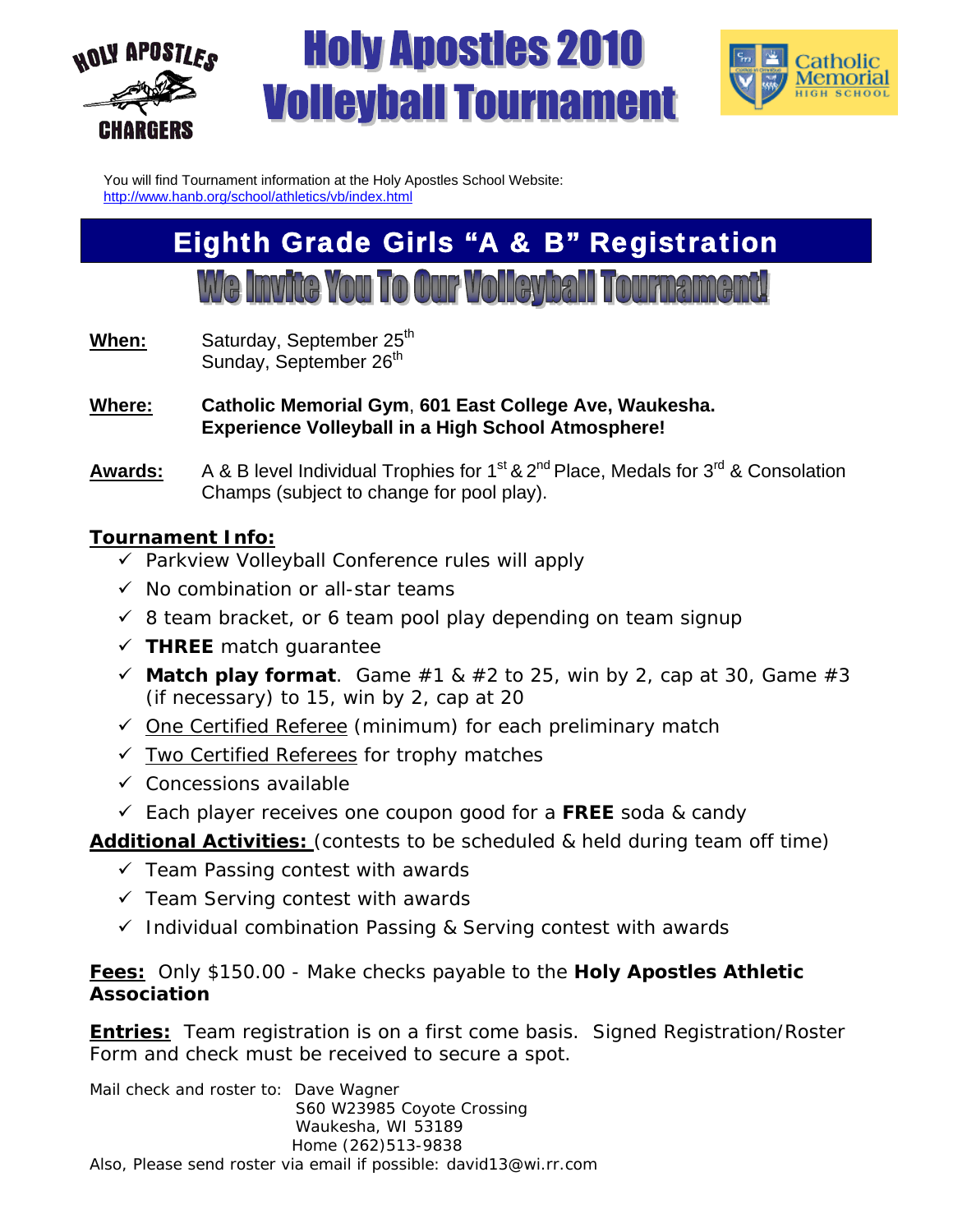



You will find Tournament information at the Holy Apostles School Website: http://www.hanb.org/school/athletics/vb/index.html

## Eighth Grade Boys "A" Registration

- When: Wednesday, October 13<sup>th</sup>, Thursday, October 14<sup>th</sup> Saturday, October 16<sup>th</sup> & Sunday, October 17<sup>th</sup> Final dates & times will be based upon team conflicts
- Where: Holy Apostles Gym, 3875 S. 159<sup>th</sup> Street (159<sup>th</sup> North of National Ave.)
- Awards: Individual Trophies for 1<sup>st</sup> & 2<sup>nd</sup> Place, Medals for 3<sup>rd</sup> & Consolation Champs (subject to change for pool play). First Place receives a Team Trophy.

#### **Tournament Info:**

- $\checkmark$  Metro Volleyball Conference rules will apply
- $\checkmark$  No combination or all-star teams
- $\checkmark$  8 team bracket, or 6 team pool play depending on team signup
- **THREE** Match guarantee
- $\checkmark$  **Match play format**. Game #1 & #2 to 25, win by 2, cap at 30, Game #3 to 15, win by 2, cap at 20
- $\checkmark$  One Certified Referee + Parent Line Judges (one from each team) for each match
- $\checkmark$  Concessions available
- Each player receives one coupon good for a **FREE** soda & candy

**Fees:** Only \$140.00 - Make checks payable to the **Holy Apostles Athletic Association**

**Entries:** Team registration is on a first come basis. Signed Registration/Roster Form and check must be received to secure a spot.

Mail check and roster to: Kevin Collins *(tentative)*  18643 W. Lookout Lane New Berlin, WI 53146 Home: (262) 679-8968 Also, Please send roster via email if possible: mdcollins@wi.rr.com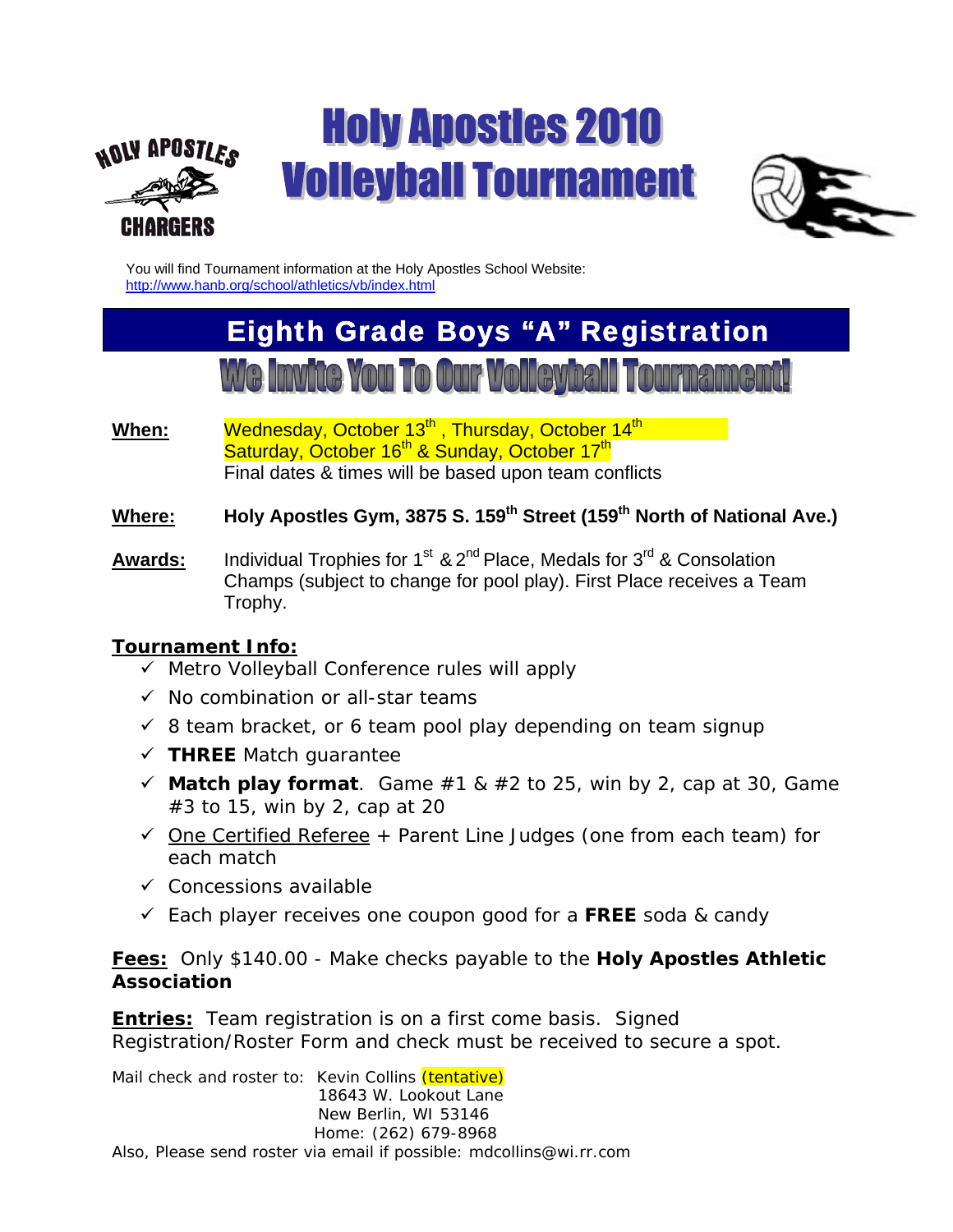



You will find Tournament information at the Holy Apostles School Website: http://www.hanb.org/school/athletics/vb/index.html

# Sixth Grade Girls Registration

When: Wednesday, October 20<sup>th</sup>, Thursday, October 21<sup>st</sup> Saturday, October 23<sup>rd</sup> & Sunday, October 24<sup>th</sup> Final dates & times will be based upon team conflicts

#### Where: Holy Apostles Gym, 3875 S. 159<sup>th</sup> Street (159<sup>th</sup> North of National Ave.)

Awards: Individual Trophies for 1<sup>st</sup> & 2<sup>nd</sup> Place, Medals for 3<sup>rd</sup> & Consolation Champs (subject to change for pool play).

#### **Tournament Info:**

- $\overline{v}$  Parkview Volleyball Conference rules will apply
- $\checkmark$  No combination or all-star teams
- $\checkmark$  8 team bracket, or 6 team pool play depending on team signup
- $\checkmark$  THREE match quarantee
- $\checkmark$  **Match play format**. Game #1 & #2 to 25, win by 2, cap at 30, Game #3 to 15, win by 2, cap at 20
- $\checkmark$  One Certified Referee for each match
- $\checkmark$  Concessions available
- Each player receives one coupon good for a **FREE** soda & candy

**Fees:** Only \$140.00 - Make checks payable to the **Holy Apostles Athletic Association**

**Entries:** Team registration is on a first come basis. Signed Registration/Roster Form and check must be received to secure a spot.

Mail check and roster to: Tim Rymer 13050 W. North Lane New Berlin, WI 53151 Home: (262) 789-9552 Also, Please send roster via email if possible: trymer@wi.rr.com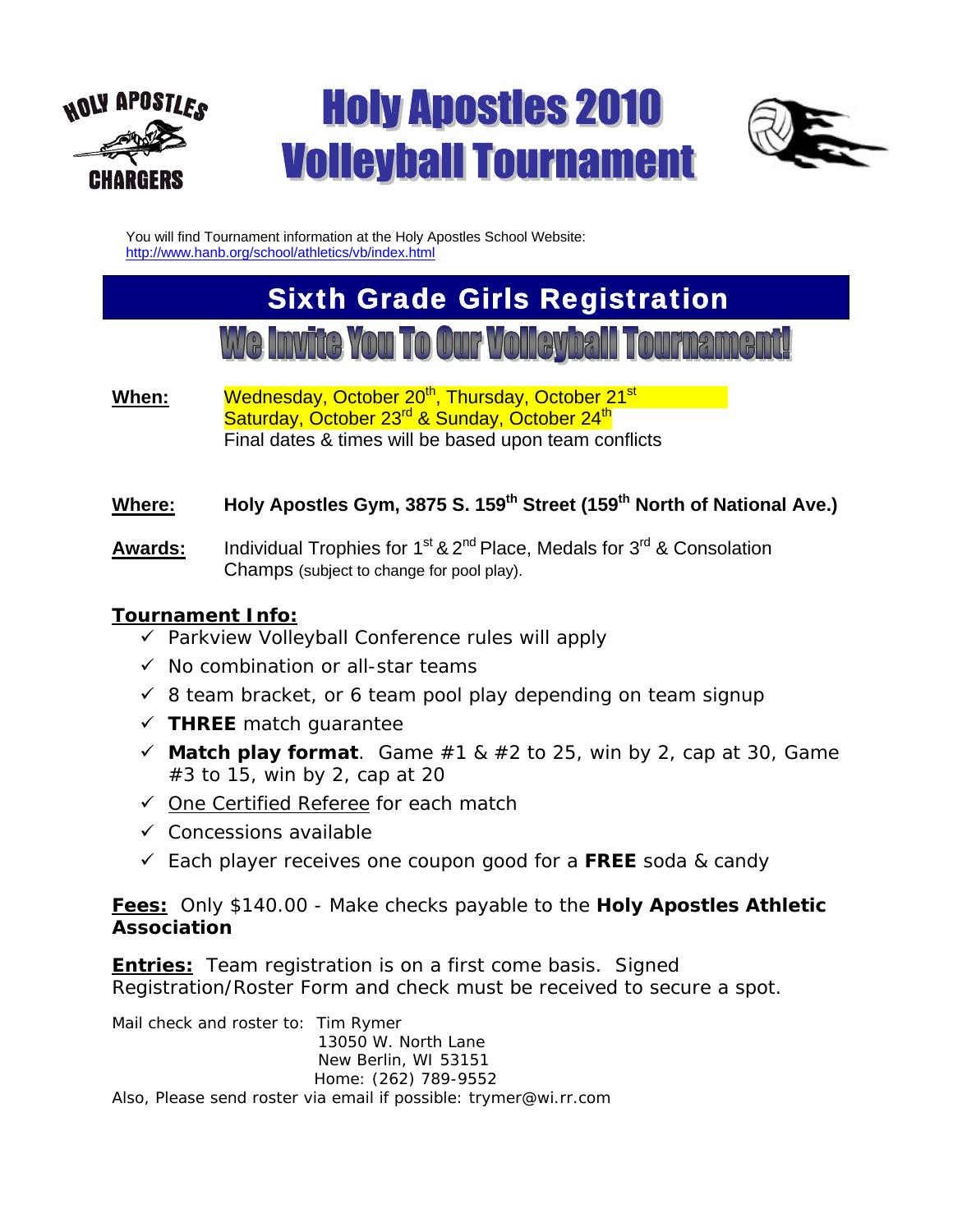



You will find Tournament information at the Holy Apostles School Website: http://www.hanb.org/school/athletics/vb/index.html

## Fifth Grade Boys Registration

### **We Invite You To Our Volleyball Tournament!**

**When:** Wednesday, September 29<sup>th</sup>, Thursday, September 30<sup>th</sup> Saturday, October 2<sup>rd</sup> & Sunday, October 3<sup>rd</sup> Final dates & times will be based upon team conflicts

#### Where: Holy Apostles Gym, 3875 S. 159<sup>th</sup> Street (159<sup>th</sup> North of National Ave.)

Awards: Individual Trophies for 1<sup>st</sup> & 2<sup>nd</sup> Place, Medals for 3<sup>rd</sup> & Consolation Champs (subject to change for pool play).

#### **Tournament Info:**

- $\checkmark$  Metro Volleyball Conference rules will apply
- $\checkmark$  No combination or all-star teams
- $\checkmark$  8 team bracket, or 6 team pool play depending on team signup
- **THREE** match guarantee
- $\checkmark$  **Match play format**. Game #1 & #2 to 25, win by 2, cap at 30, Game #3 to 15, win by 2, cap at 20
- $\checkmark$  One Certified Referee + Parent Line Judges (one from each team) for each match
- $\checkmark$  Concessions available
- Each player receives one coupon good for a **FREE** soda & candy

#### **Fees:** Only \$140.00 - Make checks payable to the **Holy Apostles Athletic Association**

**Entries:** Team registration is on a first come basis. Signed Registration/Roster Form and check must be received to secure a spot.

Mail check and roster to: Beth Von Rueden 13790 W. Prarie Lane New Berlin, WI 53151 Home: (414) 427-2780 Also, Please send roster via email if possible: vonrueden@sbcglobal.net